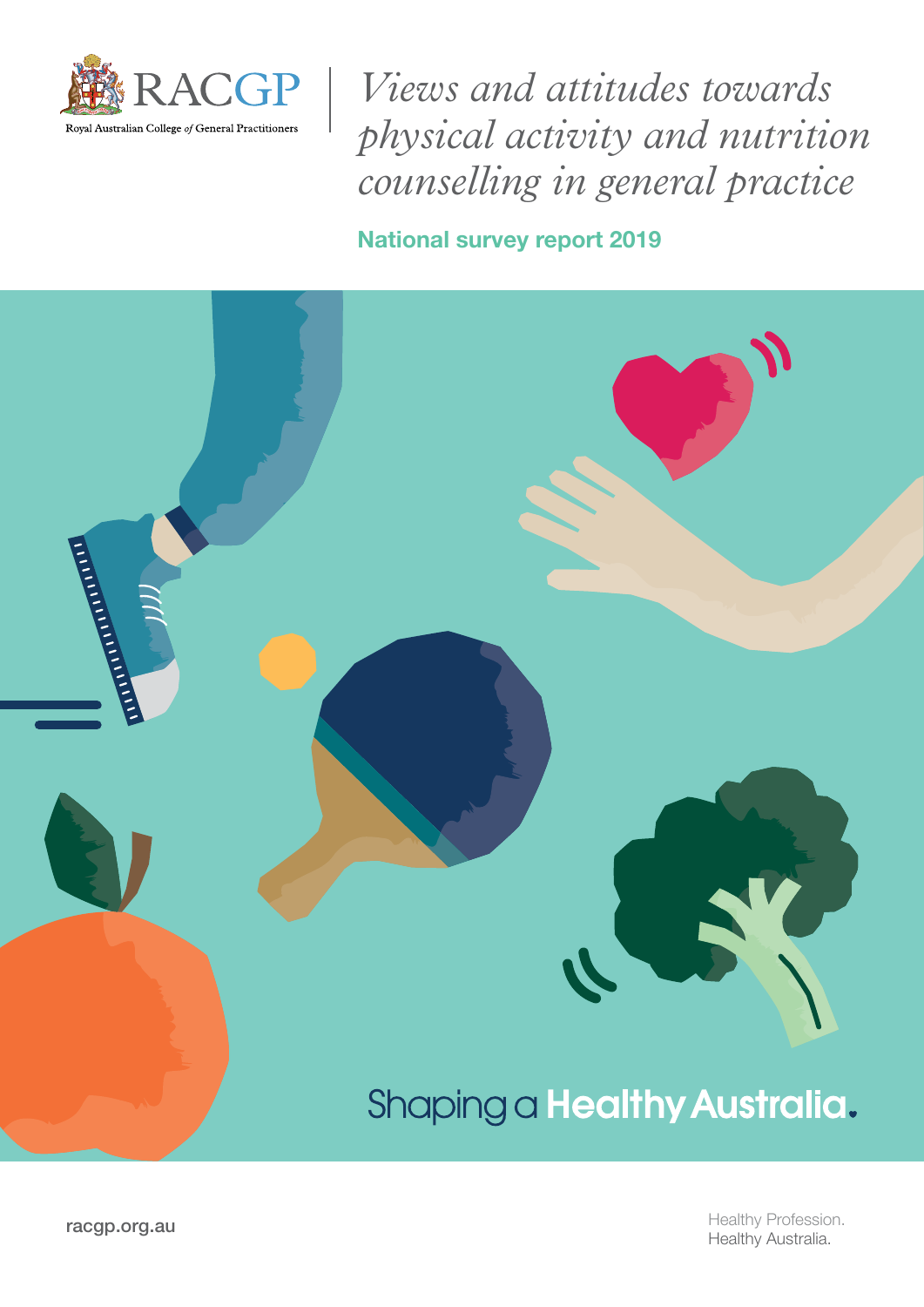## Views and attitudes towards physical activity and nutrition counselling in general practice: National survey report 2019

## Disclaimer

The information set out in this publication is current at the date of first publication and is intended for use as a guide of a general nature only and may or may not be relevant to particular patients or circumstances. Nor is this publication exhaustive of the subject matter. Persons implementing any recommendations contained in this publication must exercise their own independent skill or judgement or seek appropriate professional advice relevant to their own particular circumstances when so doing. Compliance with any recommendations cannot of itself guarantee discharge of the duty of care owed to patients and others coming into contact with the health professional and the premises from which the health professional operates.

Accordingly, The Royal Australian College of General Practitioners Ltd (RACGP) and its employees and agents shall have no liability (including without limitation liability by reason of negligence) to any users of the information contained in this publication for any loss or damage (consequential or otherwise), cost or expense incurred or arising by reason of any person using or relying on the information contained in this publication and whether caused by reason of any error, negligent act, omission or misrepresentation in the information.

## Recommended citation

The Royal Australian College of General Practitioners. Views and attitudes towards physical activity and nutrition counselling in general practice: National survey report 2019. East Melbourne, Vic: RACGP, 2019.

The Royal Australian College of General Practitioners Ltd 100 Wellington Parade East Melbourne, Victoria 3002

Tel 03 8699 0414 Fax 03 8699 0400 [www.racgp.org.au](http://www.racgp.org.au)

ABN: 34 000 223 807 ISBN: 978-0-86906-532-7

Published September 2019

© The Royal Australian College of General Practitioners 2019

[This](mailto:This) resource is provided under licence by the RACGP. Full terms are available at [www.racgp.org.](https://www.racgp.org.au/usage/licence) [au/usage/licence](https://www.racgp.org.au/usage/licence). In summary, you must not edit or adapt it or use it for any commercial purposes. You must acknowledge the RACGP as the owner.

We acknowledge the Traditional Custodians of the lands and seas on which we work and live, and *pay our respects to Elders, past, present and future.*

20782.6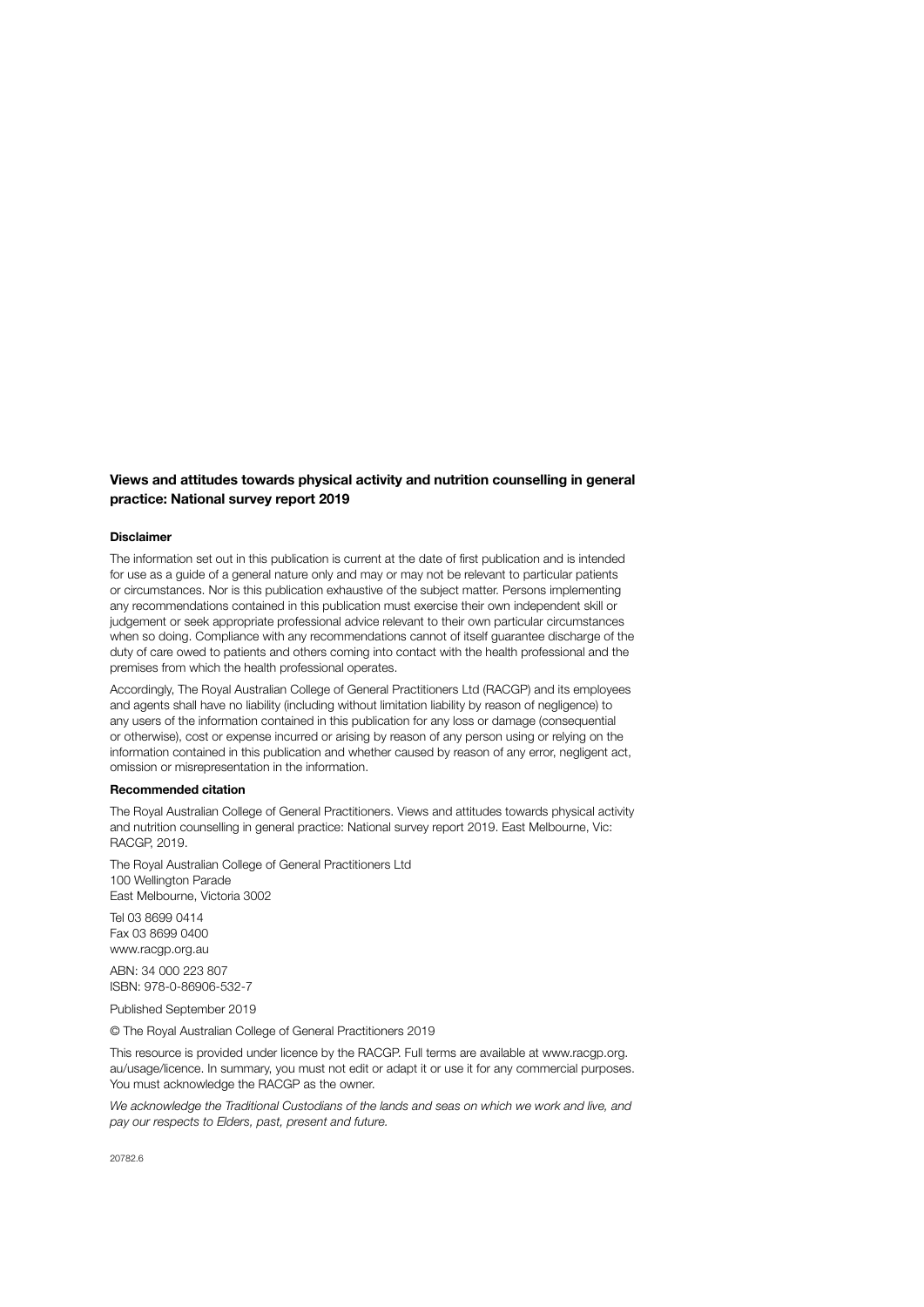# *Contents*

| Key points                                                                                          |   |
|-----------------------------------------------------------------------------------------------------|---|
| <i>About the survey</i>                                                                             |   |
| <i>Survey design</i>                                                                                |   |
| <b>Methods</b>                                                                                      | 2 |
| Summary of findings                                                                                 | 2 |
| GPs' views and attitudes towards physical activity and nutrition<br>counselling in general practice | 2 |
| Barriers and facilitators for conducting physical activity<br>and nutrition counselling             | 3 |
| Facilitators                                                                                        | 4 |
| Knowledge of Australian physical activity and nutrition counselling                                 | 4 |
| Education and training needs                                                                        | 6 |
| <i>Discussion</i>                                                                                   | 6 |
| Opportunities for the Shaping a Healthy Australia project                                           |   |

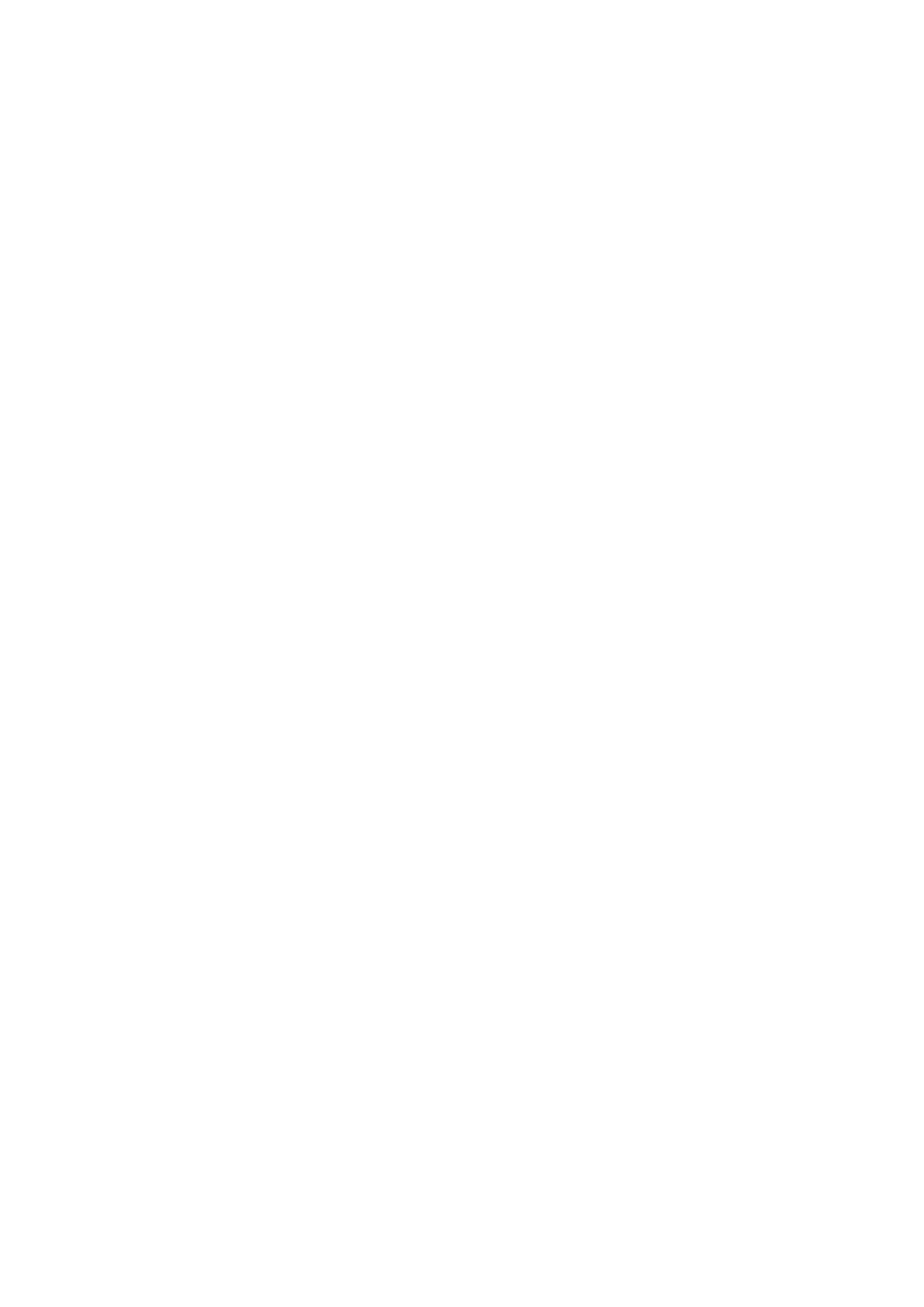# <span id="page-4-0"></span>*Key points*

- GPs feel confident in providing physical activity and nutrition counselling in their practice: GPs agree they play a key role in encouraging patients to increase physical activity levels and improve nutrition. They also report having the skills and confidence to provide generalist physical activity and nutrition counselling in their practice.
- GPs prefer to refer for tailored interventions: GPs often refer patients requiring comprehensive advice or more complex interventions to allied health professionals or to the practice nurse, due to perceived consultation time barriers.
- General practice teams feel challenged by patients' readiness to change: When patients do not engage in behaviour change associated with a healthier lifestyle, the general practice team report frustration.
- GPs indicate that guidelines do not reflect general practice needs: GPs report physical activity and nutrition guidelines are often based on evidence and studies performed outside of general practice, reducing their confidence level to encourage patients to follow the recommendations.
- GPs require skill development in brief interventions and motivational interviewing: GPs report they would benefit from professional development opportunities and clinical decision-making tools to counsel patients.

# *About the survey*

The RACGP Shaping a Healthy Australia project team conducted the 'National physical activity and nutrition counselling survey' (the survey) in May 2019 to explore views and attitudes about physical activity and nutrition counselling in Australian general practice. A 10-minute online survey was distributed to GPs and general practice registrars across Australia. In total, 842 people participated in the survey, with 657 responses completed and considered for analysis (572 GPs and 85 registrars).

This survey indicates that most GPs consider it their role to give physical activity and nutritional advice to their patients, and that they are in an ideal setting to do so. However, time constraints prevent counselling beyond broad advice. GPs and registrars would like to develop skills in providing effective brief advice and motivation to patients where time is limited.

The findings of this survey will support the direction of training and educational deliverables of the Shaping a Healthy Australia project.

# *Survey design*

This exploratory survey aimed to understand the views and attitudes of GPs towards physical activity and nutrition counselling. Specifically, the survey explored GPs':

- views and attitudes towards physical activity and nutrition counselling
- knowledge of Australian physical activity and nutrition guidelines
- experience in physical activity and nutrition counselling
- education and training needs.

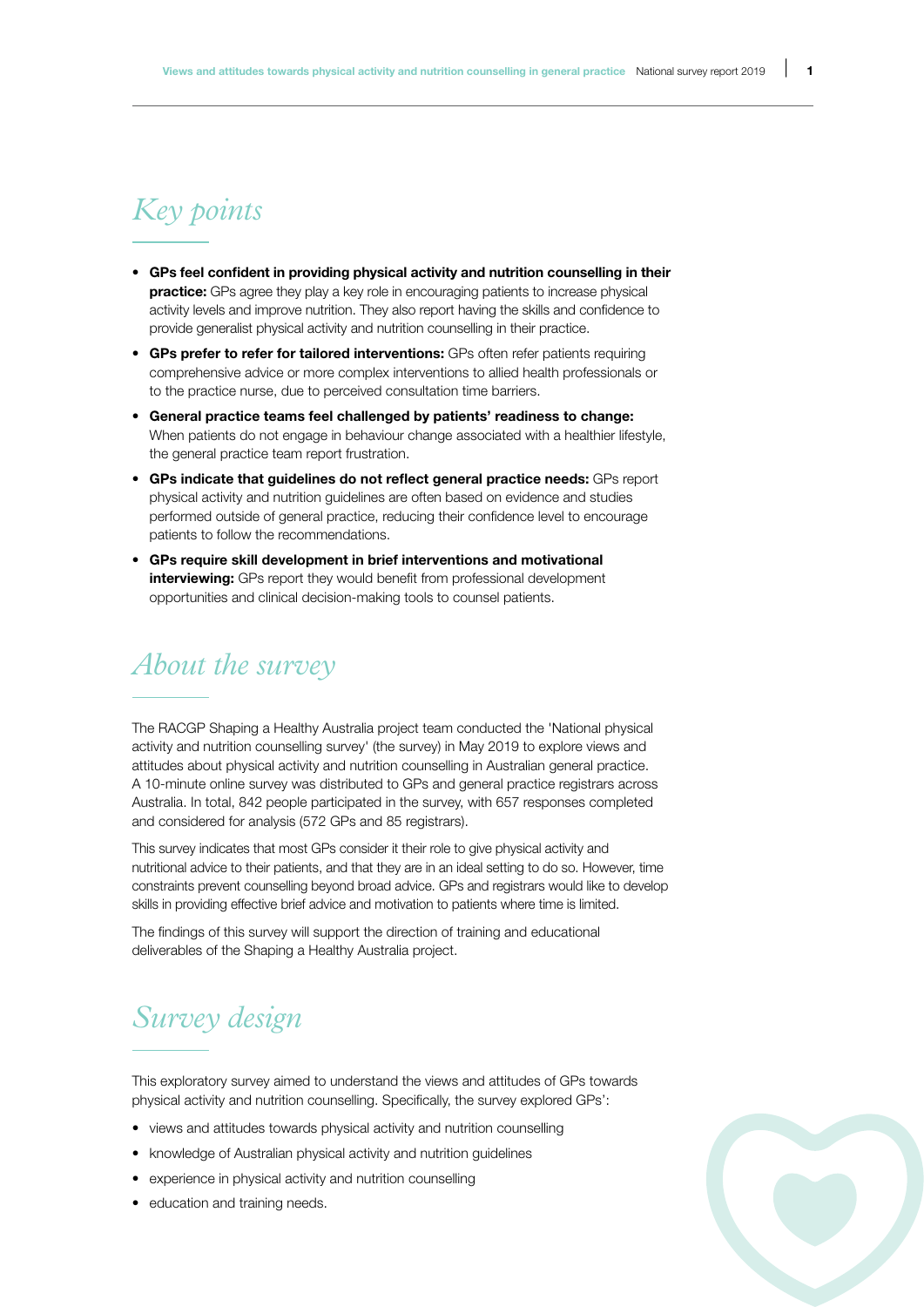# <span id="page-5-0"></span>Methods

This survey used a descriptive, quantitative design. The survey was developed based on existing literature and refined by pilot testing with members of the RACGP Shaping a Healthy Australia working group to verify content validity. For the purpose of the survey, the following areas were investigated:

- frequency of physical activity and nutrition counselling in Australian general practice settings
- familiarity with key Australian physical activity, dietary and preventive health guideline content and recommendations (including from the RACGP)
- learning and development opportunities.

The survey was launched in early May 2019, and was supported by a communications strategy, including:

- promotion via RACGP's member newsletters
- social media campaign
- engagement with other peak bodies, such as Primary Health Networks (PHNs) and universities.

Quantitative data were analysed using the Qualtrics platform, and themes from open-ended questions described.

# *Summary of findings*

# GPs' views and attitudes towards physical activity and nutrition counselling in general practice

# GPs report that physical activity and nutrition counselling is a core part of their role

Nearly 80% of respondents view physical activity and nutrition counselling as a core aspect of their role, and 87% frequently or very frequently provide it. However, advice is broad and non-tailored. If specialist advice is required, GPs often refer patients to allied health professionals (eg a dietitian or an exercise physiologist). Respondents indicate they prefer to raise nutrition and physical activity with patients directly rather than approach opportunistically.

Barriers such as limited time to provide advice during a consult or a lack of confidence in motivational interviewing prevent GPs from engaging in counselling more frequently.

Respondents report a good level of confidence to provide at least basic advice to patients (Figure 1). There is, however, less confidence with discussing diet and nutrition because of contradictory expert advice, and a lack of guidance on the benefits and risks of contemporary or popular diets.

Those who have practised for less than 12 months are less confident in conducting motivational interviewing.

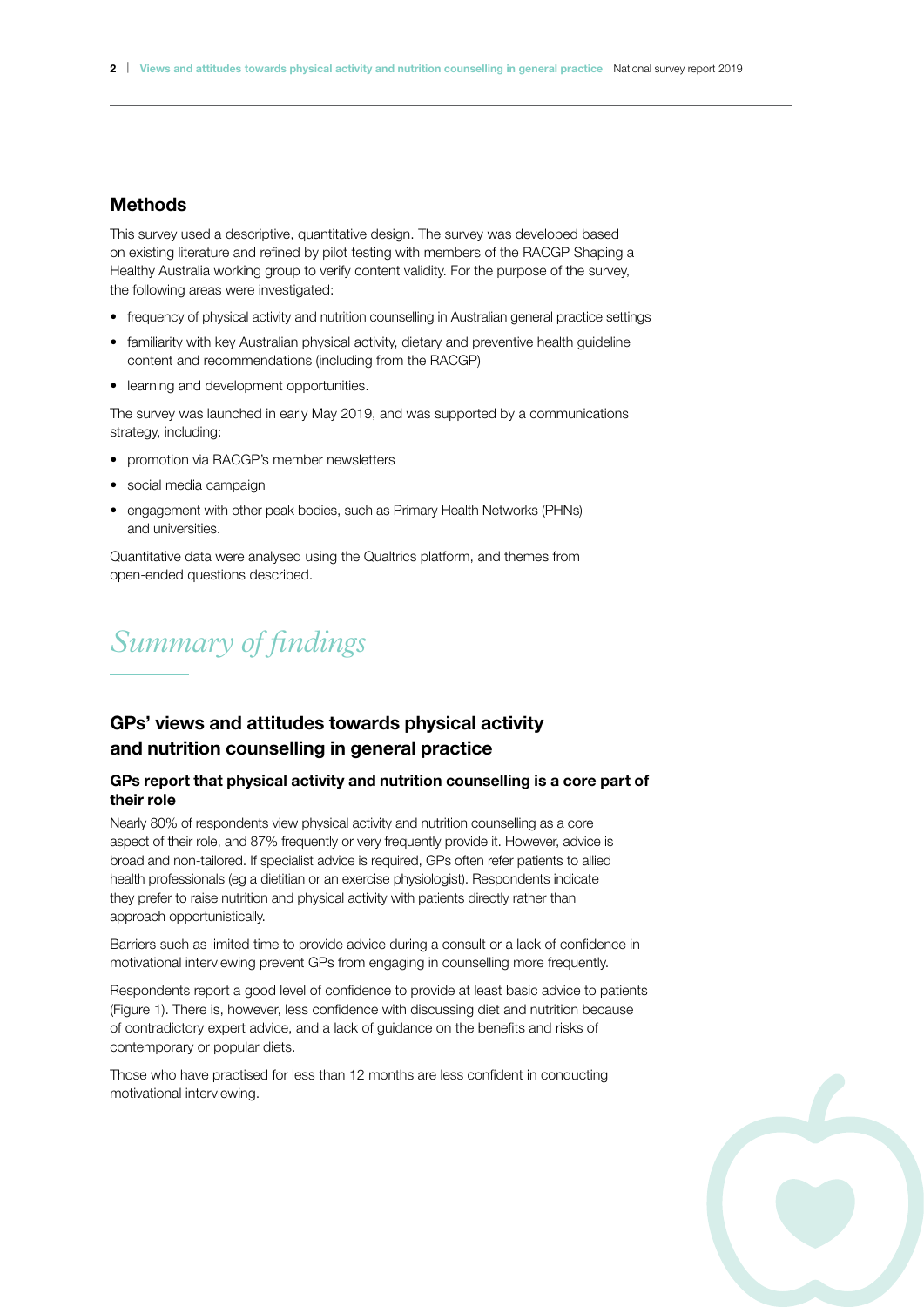<span id="page-6-0"></span>

### GPs check body mass index (BMI) more than waist circumference

Seventy-six per cent of respondents always or often check patients' BMI, but a smaller number (29%) check waist circumference.

# Barriers and facilitators for conducting physical activity and nutrition counselling

## Barriers

## Time pressure on GPs and registrars to provide counselling

Time pressure is a key barrier preventing GPs from counselling patients about physical activity and nutrition. Although GPs prefer to raise nutrition and physical activity with patients directly rather than opportunistically, they report that a structured discussion is often unachievable within a standard consult. Seeking patient buy-in, collecting appropriate information and understanding a patient's motivation to change are activities that GPs would like to do more frequently, yet they often avoid them due to perceived time barriers for effective counselling (Figure 2).



Number of respondents who occasionally, rarely or never conduct physical activity/nutritional counselling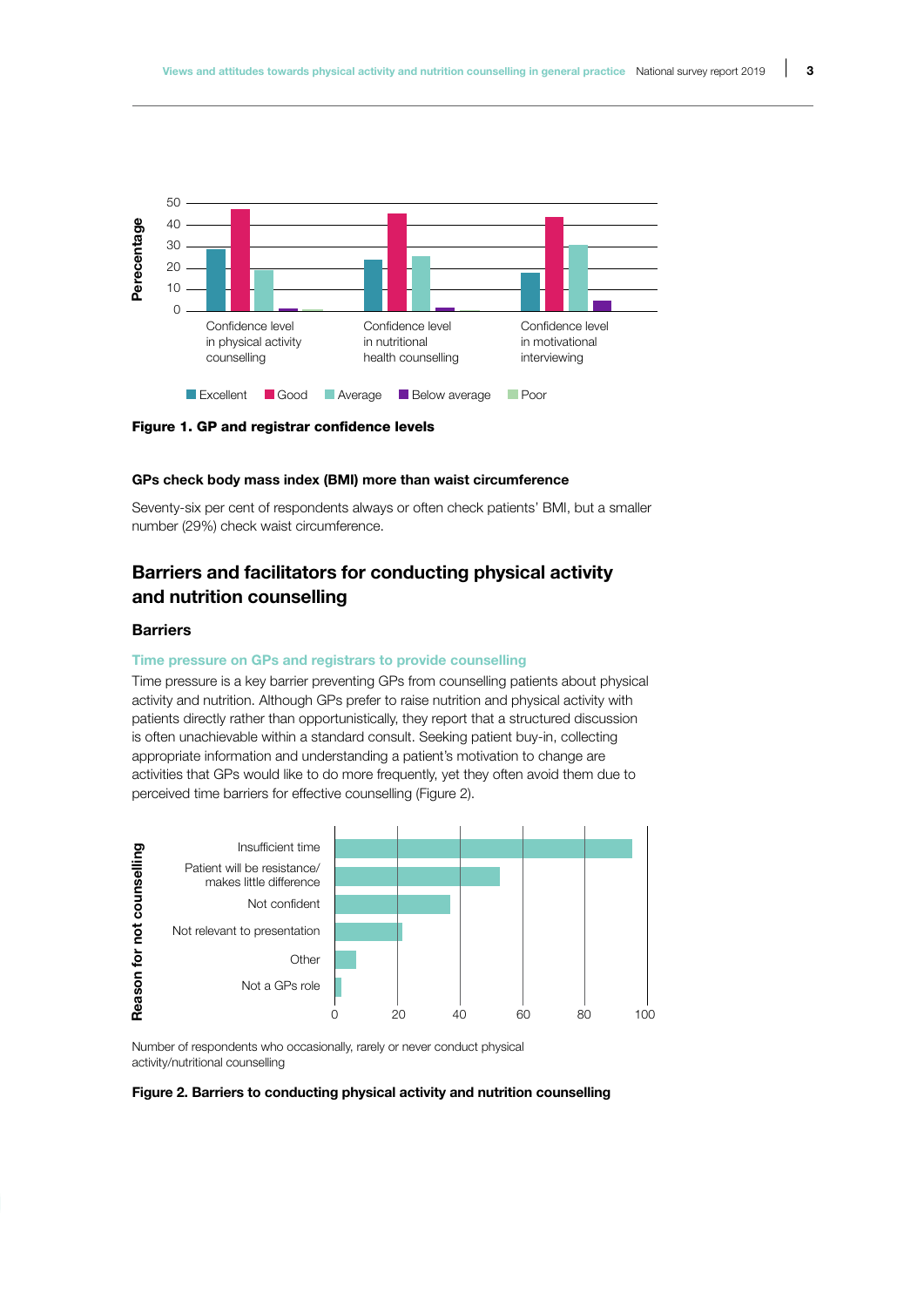### <span id="page-7-0"></span>Challenges with patient engagement

Many GPs will often not initiate a conversation with a patient they know to be resistant to changing long-term habits. They fear damaging the therapeutic relationship by raising a topic that patients see as sensitive, even when discussions on physical activity and nutrition levels are warranted. As a result, GPs feel more comfortable prescribing medications, as patients more easily accept them.

# **Facilitators**

# Patients often prefer lifestyle advice to come from their GP

Patients trust their GP to provide unbiased advice when seeking information regarding diet and physical activity, and in listening to and managing their needs and concerns. GPs are in a position to direct patients towards adequate sources of information and provide ongoing support.

There is difficulty getting patients to engage with lifestyle change; it can get a bit disheartening.

– GP survey respondent

## Practice nurses and allied health provide important support

GPs report being well supported by practice nurses and allied health, where available, to help drive preventive health initiatives, and manage conditions where improved diet and increased physical activity are beneficial.

# Clinician self-care and practice-led initiatives influence positive patient lifestyle behaviour

By maintaining their own healthy habits, GPs become effective role models, as they can understand barriers and constraints faced by their patients to change behaviour and achieve a healthy lifestyle. Cues that prompt patients, such as having walking shoes visible in the consulting room, often work.

Many practices have initiated programs for patients to encourage lifestyle changes, including for weight loss.

However, overweight or obese GPs

If you … do not apply the principles in your own life, you will not be effective in educating your patients.

– GP survey respondent

feel it disingenuous to provide counselling. Participants also indicate that patients may avoid visiting their GPs who they know to be fit for fear of not having their weight loss experience acknowledged or understood.

# Knowledge of Australian physical activity and nutrition counselling

## Expert advice does not align with current dietary trends

With the exception of the RACGP's *Guidelines for preventive activities in general practice* (Red Book), less than half of respondents are familiar with other key Australian physical activity and nutrition guidelines, including the RACGP's *Smoking, nutrition, alcohol and physical activity* (SNAP guidelines) (Figure 3), or use them within their practice (Figure 4). Those who report greater familiarity are GPs or registrars with less than 10 years of practice.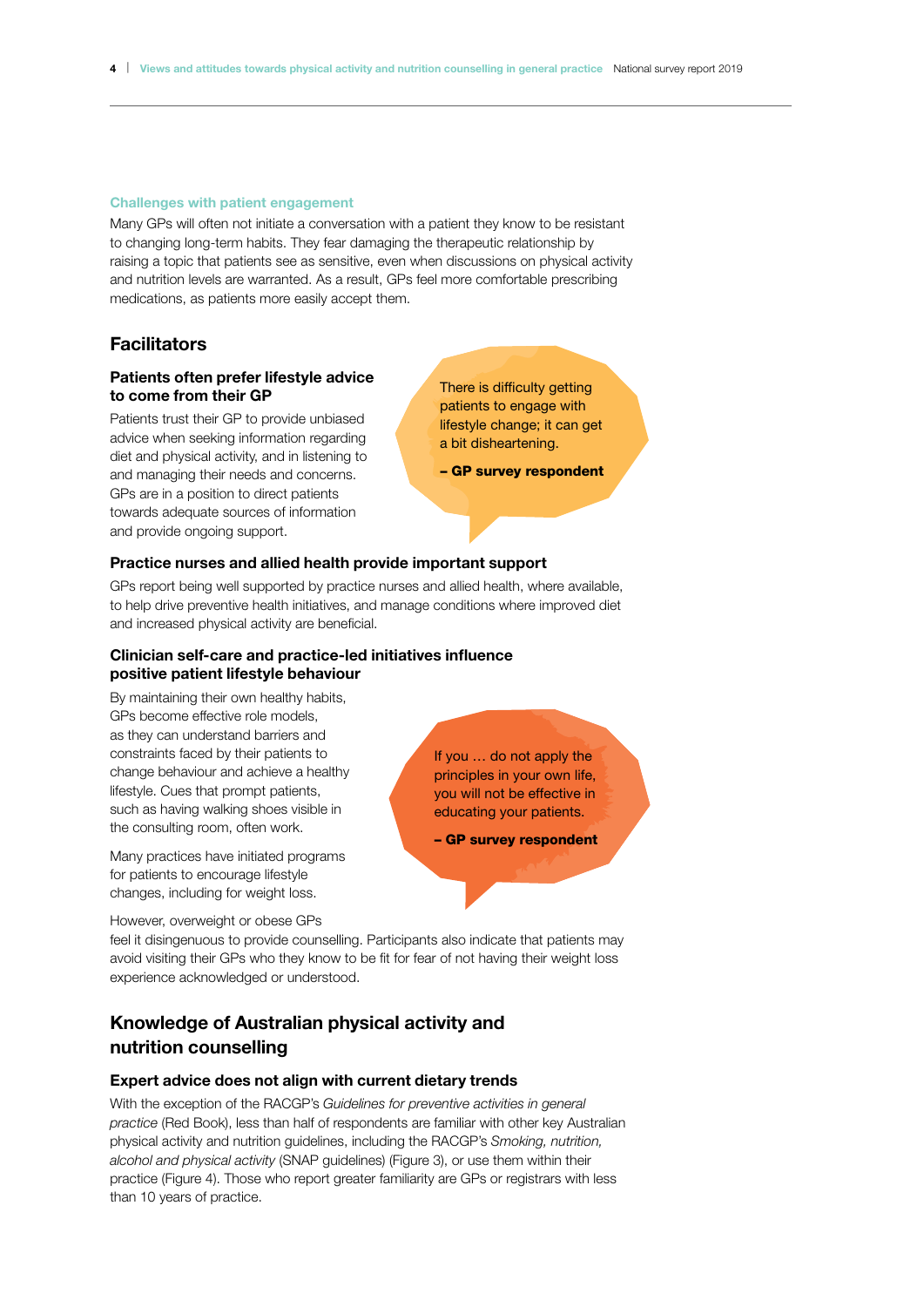GPs and registrars are reluctant to refer to Australian guidelines (including the RACGP's Red Book and SNAP), or advise their patients against recommendations because:

- guidelines appear outdated or incorrect
- a credible evidence base behind the benefits/risks of popular diets (eg 5:2, ketogenic, paleo, vegan, low carb) and exercise methods (eg high-intensity interval training) is missing when patients ask for it
- GPs report using their 'common sense' rather than strictly following guidelines, and expect patients to do the same



• advice is seen as over-complicated.





Number of respondents that use a guideline in their practice

Figure 4. Which guideline do you use in your practice?

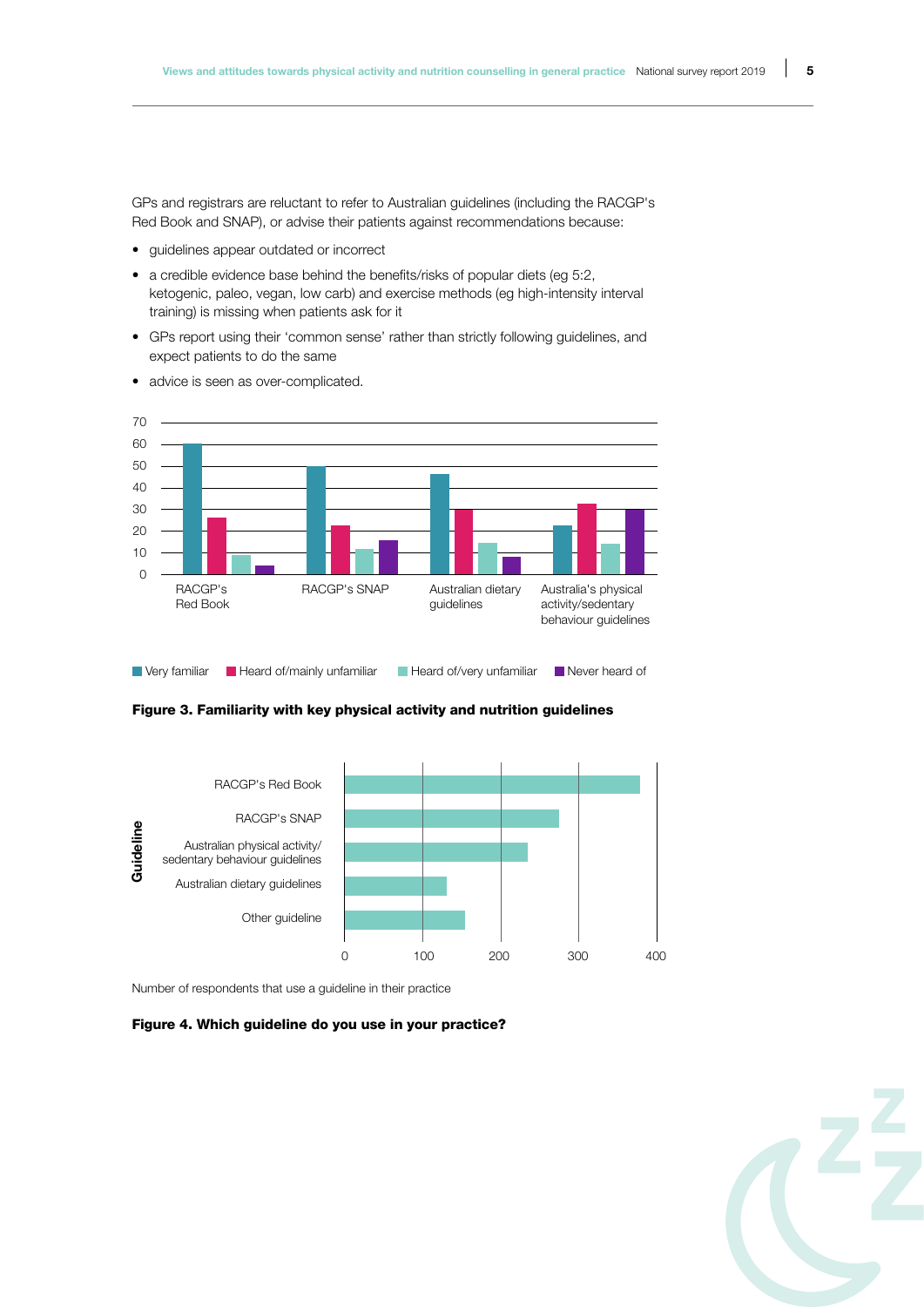# <span id="page-9-0"></span>Education and training needs

## Participation in nutrition or physical activity counselling professional development activities is low

Seventeen per cent of respondents have completed a professional development activity related to physical activity over the past 12 months; 25% have completed a nutrition-related professional development activity.

Participation is low due to, in part, respondents already feeling knowledgeable in this area, or they do not have the time to do so.

The majority of respondents participating in activities report that professional development related to enhancing brief intervention or motivational interviewing skills. These were also key areas that respondents identified for further educational support.

Additionally, support is required to:

- develop skills that provide early intervention and preventive health advice to patients, including educating patients to incorporate activities into their daily routines
- improve whole-of-practice approaches to patient behaviour and lifestyle change.

Respondents would like educational activities to be provided either via face-to-face workshops at their practice or by using contemporary media platforms.

# Greater emphasis on physical and nutritional health within general practice training

Respondents report that medical training could provide more emphasis on the importance of physical activity and nutritional health, and evidence on their benefits for specific diseases and conditions.

Consistent messages within general practice training will reflect in GPs feeling better equipped to provide good physical activity and dietary counselling to patients.

# *Discussion*

- In line with literature reviews undertaken during the project, GPs generally consider it their role to provide physical activity and nutritional advice, and are confident in doing so. However, this is not translating into tailored counselling or goal-setting by GPs to patients, in particular in comparison to other risk factors such as alcohol or smoking.
- GPs and registrars frequently provide brief counselling to patients in everyday presentations and refer to allied health where an individualised approach is required, or to the practice nurse. This is due to a number of factors, in particular:

There are other members of the primary care team who can deliver this valuable counselling. I like to use the consultation time to provide care that other members of my team cannot provide. It is not cost effective to have the GP provide this counselling. It is also not effective for a GP to cut short time dedicated to another reason for attendance to provide the above counselling.

– GP survey respondent

– time constraints during consult to provide detailed or structured counselling due to a need to focus on managing the presenting issue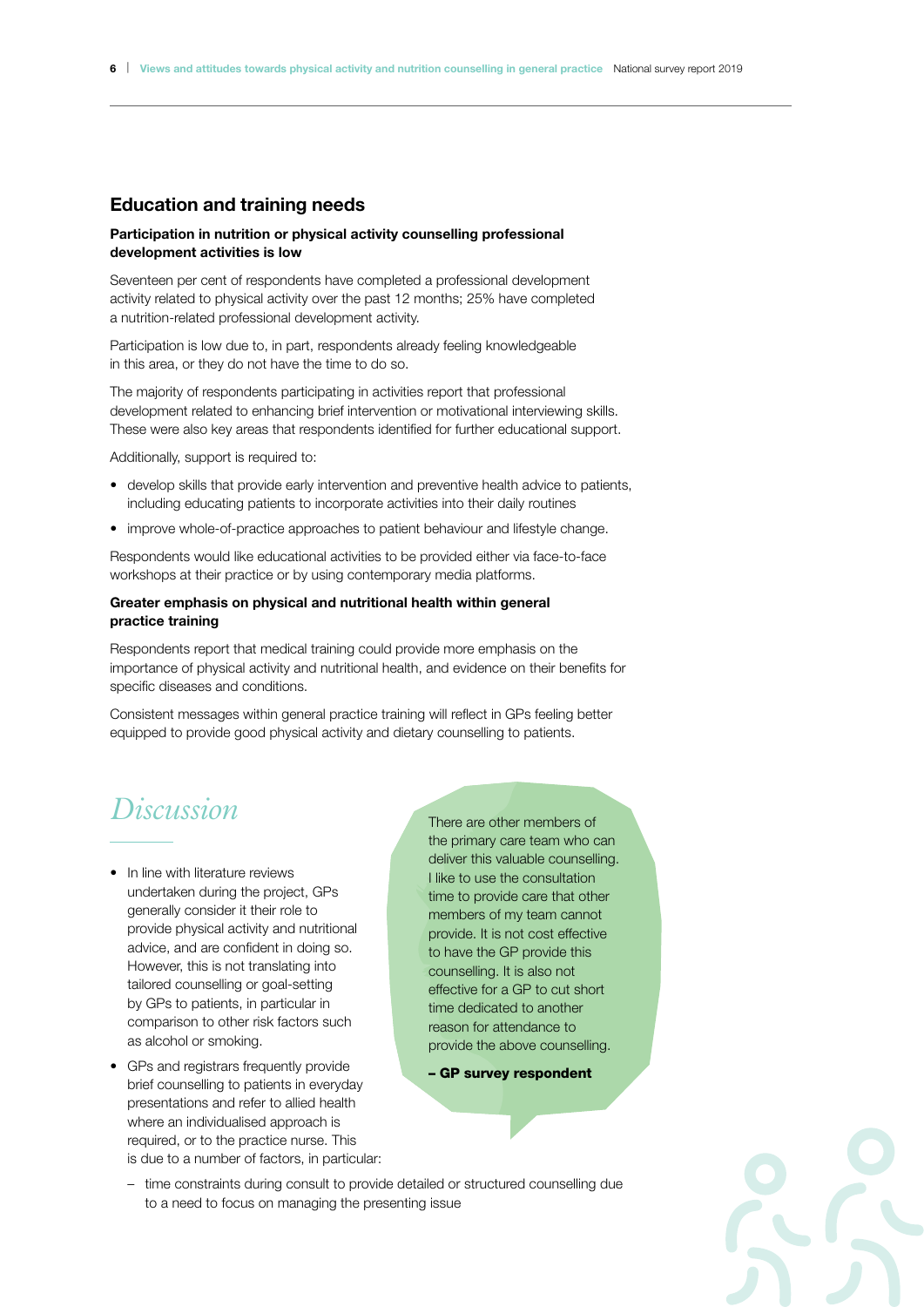<span id="page-10-0"></span>– GPs not feeling qualified to advise on a range of diets or exercise regimes, particularly for those with specific or complex conditions

[I]t would be helpful to have education that offers simple evidence-based information but also addresses many of the myths and fads the public are exposed to.

- GP survey respondent
- GP upskilling in this area would require a considerable commitment that is not reflected in Medicare rebates or a cost/ benefit to the practice.
- Patients wish to receive as much advice on how to make lifestyle changes (and where these can be adopted within their current routine) as why.
- Language relating to physical activity and nutrition advice to patients should be simple and easy to understand, with an emphasis on eating well and staying fit, rather than a focus on weight loss or associated risks.

# *Opportunities for the Shaping a Healthy Australia project*

Leverage GP, registrar, practice nurse and practice team knowledge, confidence and enthusiasm: GPs and registrars have skills and knowledge to provide counselling and further enhance skills in changing patient behaviour. Practice nurses and allied health can provide additional support and expertise where GPs face time constraints, or lack confidence in physical activity or nutrition counselling.

Have an education sheet or booklet or online display that a doctor can present to a patient as an initial five-minute brief intervention.

– GP survey respondent

Alongside this, many patients are generally aware they need to adopt lifestyle changes

and have a general desire to do so. The project therefore should identify and promote existing professional development opportunities (eg provided by PHNs) that help

There doesn't seem to be a broad website that has an easy way for [patients] to 'build' a variety of weekly meal plans for all sorts of cultural backgrounds, and advice [regarding] purchase of affordable groceries …

– GP survey respondent

develop techniques in motivating patients to make small lifestyle changes, change their mindset and improve their level of contemplation.

**Brief interventions work: Evidence** shows that brief interventions can help patients to lose weight and change other risk factors. Therefore, it is encouraging that survey respondents feel that it would be beneficial to develop their knowledge and skills in techniques and approaches that provide effective brief interventions that encourage patient behaviour change.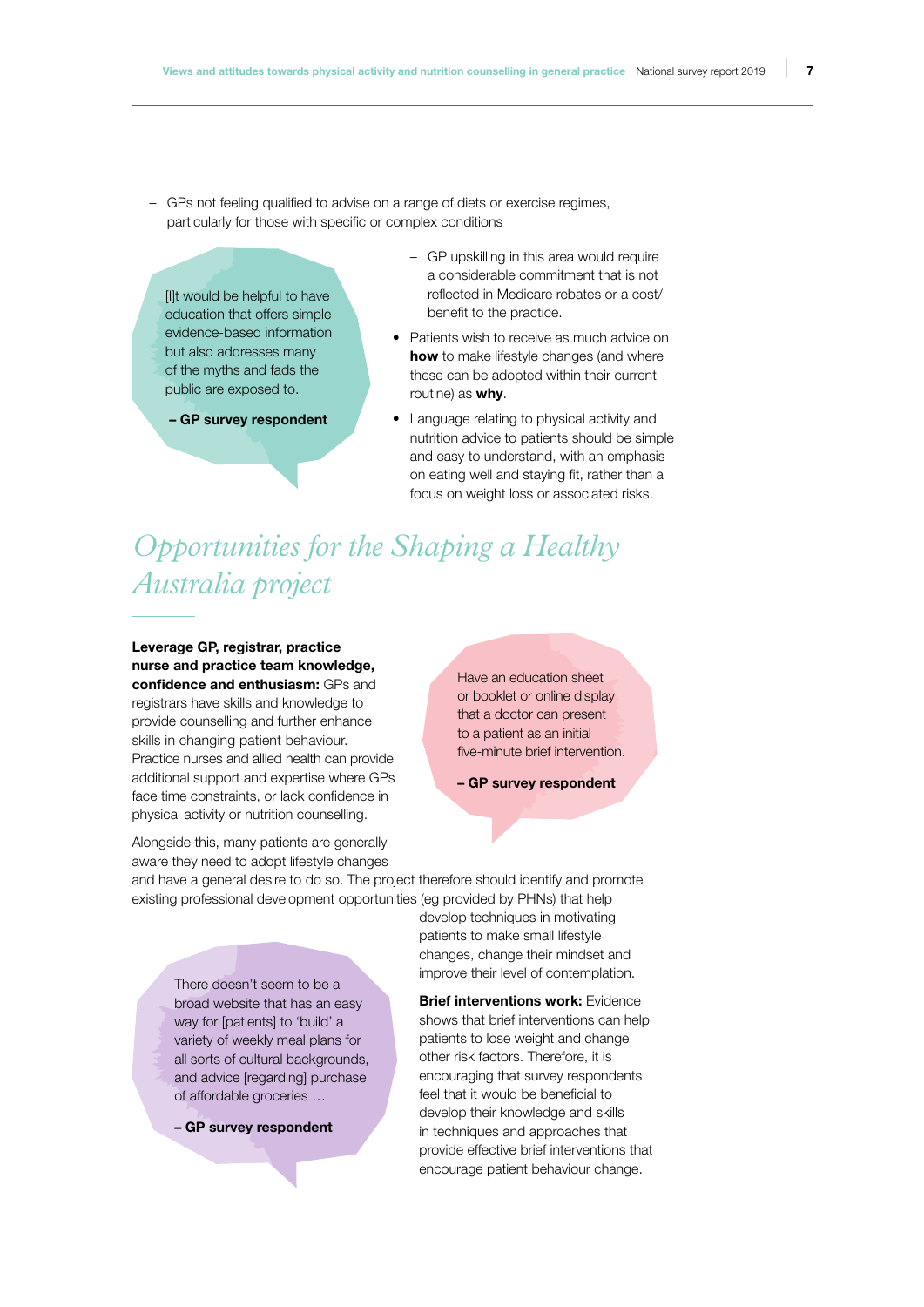Disseminate accurate and consistent expert advice: GPs want to feel comfortable that guideline recommendations (developed or endorsed by the RACGP) are up to date and messages are consistent. Access to benefits/risks, supported by evidence, of the most popular contemporary diets and exercise methods, for common patient conditions and ethnicities, are welcome.

Consider patient physical and nutritional health literacy: Increased education and literacy skills for patients in lifestyle modifications and risk factors should include basic shopping, cooking and planning skills, easy recipes and affordable/free lifestyle modifications or groceries.

Consider patients with complex conditions or long-term resistance to change **behaviours:** Guidance on specific pathways for patients not contemplating change or with reduced capability should be developed. New GPs and registrars would see benefit in improved motivational interviewing guidance and techniques.